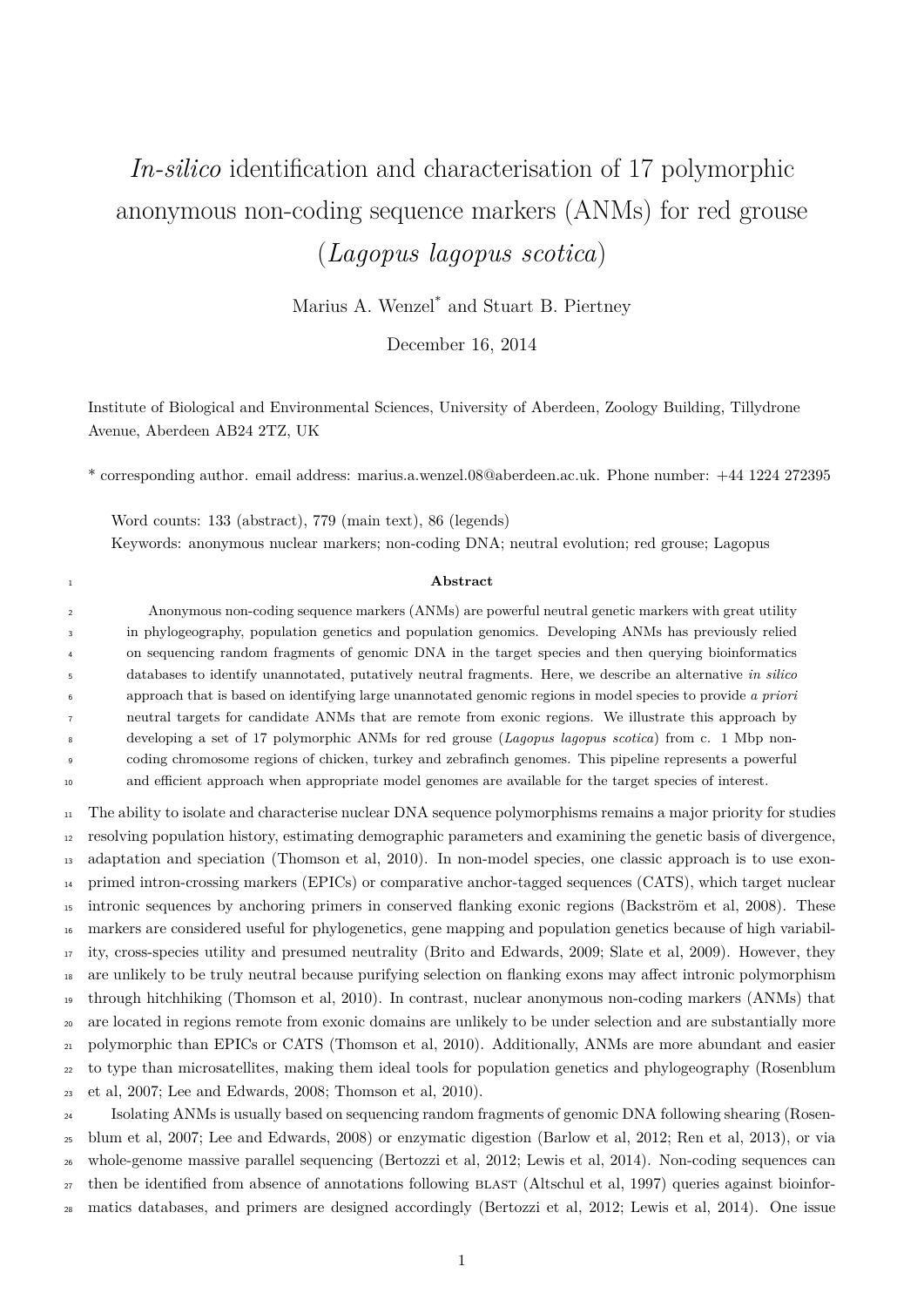<sup>29</sup> with this strategy is that primer design on library clone sequences may be compromised because unidentified

<sup>30</sup> polymorphism in binding sites may cause null-alleles, PCR failure and poor cross-species utility (Thomson et al,

31 2010). Most crucially, however, neutrality cannot be established from mere absence of BLAST results. Con-

<sup>32</sup> firming remoteness from exonic domains as a criterion for neutrality requires examining the genomic context of

<sup>33</sup> the sequences in model genomes, but direct sequence mapping may be difficult if no taxonomically close model <sup>34</sup> genome is available.

 Here, we describe an alternative strategy to identifying ANMs that is purely based on available bioinformatics resources and provides *a priori* candidate targets for designing primers in non-coding regions that are remote <sup>37</sup> from exonic regions and hence likely to be truly neutral. We illustrate this strategy by developing ANMs from avian model genomes for red grouse (*Lagopus lagopus scotica*), an economically important game bird endemic to upland heather moors in Scotland and northern England (Martínez-Padilla et al, 2014).

 The UCSC Table Browser (Karolchik et al, 2004) provides tabulated annotations from published genomes. RefSeq annotations were downloaded for the chicken genome (*Gallus gallus* galGal4 assembly) and analysed using custom scripts in R 3.0.3 (R Core Team, 2014). The table fields *txStart* and *txEnd* were used to calculate genomic distances (bp) between consecutive transcription blocks across each autosome. The maximum region size per autosome ranged from 0.1 Mbp to 5.1 Mbp (median 1 Mbp) and a total of 113, 19 and 7 regions of at least 1 Mbp, 2 Mbp and 3 Mbp, respectively, were available across all autosomes (Figure 1). Nine c. 1 Mbp regions in nine autosomes were arbitrarily selected as candidate target regions (Figure 1). The central 10 kbp portion <sup>47</sup> of these regions was extracted from GENBANK chromosome sequences, and homologous sequences in turkey (*Meleagris gallopavo* melGal1 assembly) and zebrafinch (*Taeniopygia guttata* taeGut1 assembly) genomes were 49 identified using the BLAST-like alignment tool BLAT (Kent, 2002). Alignments of all three species and also chicken and turkey alone were generated in geneious v5.6.3 (Drummond et al, 2012). Non-degenerate primers  $_{51}$  (200–800 bp amplicon size, 18–27 bp primer length, 20–80 % GC content, 50–64 <sup>o</sup>C melting temperature) were then designed opportunistically on small conserved regions using primer3 (Rozen and Skaletsky, 2000) 53 as implemented in GENEIOUS. Primer specificity was tested using UCSC IN-SILICO PCR amplicon prediction (Hinrichs et al, 2006) on the chicken, turkey and zebrafinch genomes.

 Sequence polymorphism was ascertained in three red grouse individuals from locations that maximise ge- ographic variation across a network of grouse moors in north-east Scotland (Glenlivet 57.29 °N 3.18 °W, Mar  $57 \text{ Lodge } 56.95 \text{ } ^\circ\text{N}$  3.66 °W and Invermark 56.89 °N 2.88 °W). PCR conditions followed Wenzel et al (2014), with annealing temperatures as detailed in Table 1. Amplicons were Sanger sequenced in both directions, sequences 59 were aligned in GENEIOUS and heterozygote sites were coded as IUPAC degenerate bases. Absence of exonic <sup>60</sup> annotations was re-confirmed using BLASTN against the GENBANK NT database (Altschul et al, 1997). Polymor- phic sites, numbers of haplotypes, nucleotide diversity, haplotype diversity and Tajima's *D* were then computed on reconstructed haplotypes derived from the phase algorithm in dnasp v5 (Librado and Rozas, 2009).

<sup>63</sup> Twenty-two out of thirty primer pairs (73 %) amplified in red grouse, demonstrating a high success rate of



Figure 1: Numbers of unannotated genomic regions of particular minimum sizes in chicken autosomes, based on distances between consecutive transcription blocks. Black dots represent candidate regions selected for ANM design (Table 1).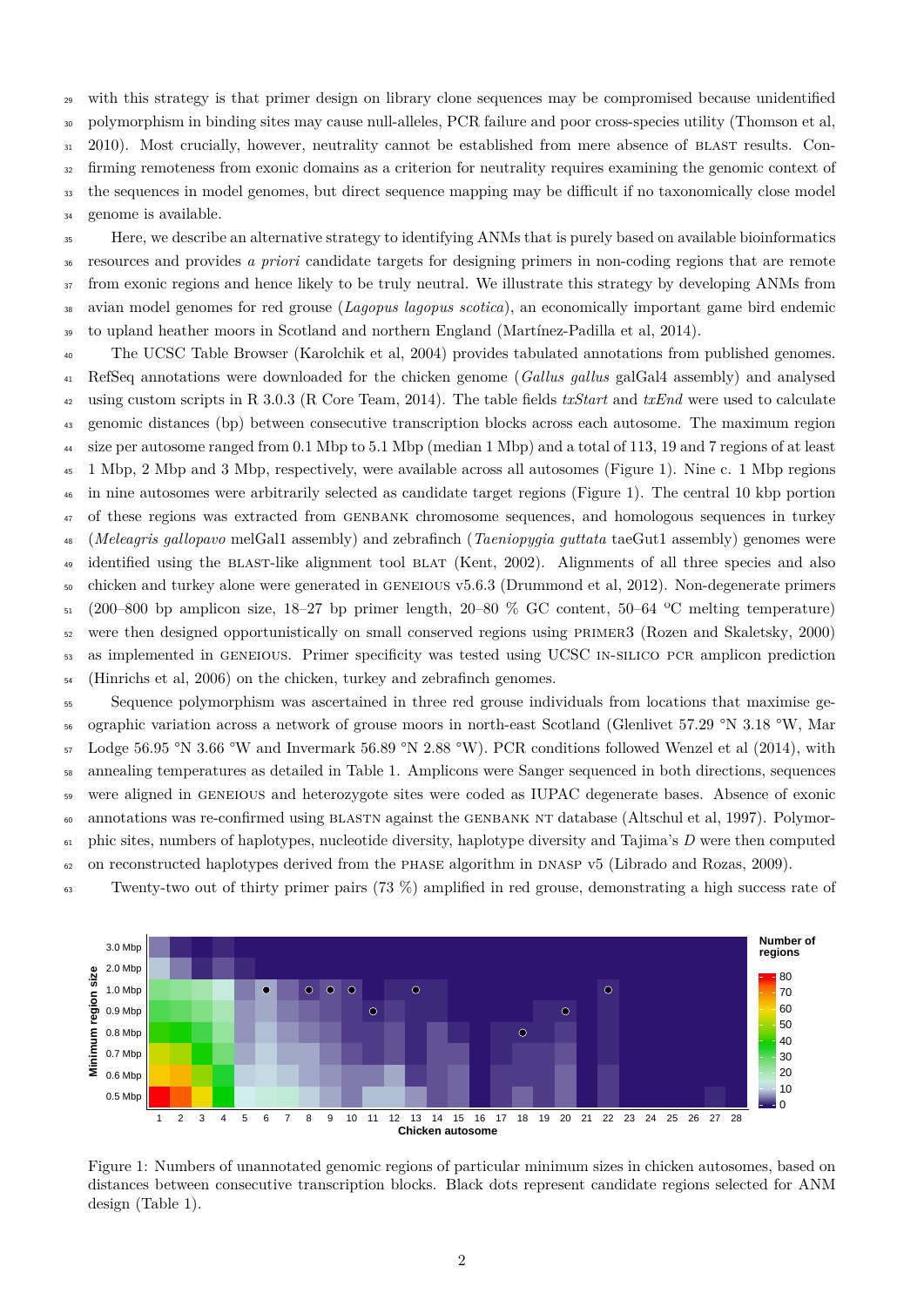64 our development strategy. Polymorphic sequence alignments were obtained for seventeen loci (57 %), containing

- $65 \text{ } 1-18$  SNPs that define 2–6 haplotypes with no evidence of deviation from neutral sequence evolution (Table 1).
- Insertions/deletions of 1–10 bp were present in five loci. These polymorphic ANMs provide a valuable resource
- for a range of population genetics or genomics applications in red grouse. The zebrafinch genome impeded
- primer design in many cases due to its taxonomic distance (Table 1), but considering the taxonomic distance
- between red grouse, chicken and turkey, these markers should be conserved and hence useful across a range of
- closely related galliform species.

## **Acknowledgements**

This study was funded by a BBSRC studentship (MA Wenzel) and NERC grants NE/H00775X/1 and NE/D000602/1

(SB Piertney). We are grateful to Mario Röder, Keliya Bai and Marianne James for help with fieldwork, and all

grouse estate factors, owners and keepers, most particularly Alistair Mitchell, Shaila Rao, Christopher Murphy,

Richard Cooke and Fred Taylor, for providing access to estate game larders.

## **References**

Altschul S, Madden T, Schäffer A, Zhang J, Zhang Z, Miller W, Lipman D (1997) Gapped BLAST and PSI-

- BLAST: A new generation of protein database search programs. Nucleic Acids Res 25(17):3389–3402
- Backström N, Fagerberg S, Ellegren H (2008) Genomics of natural bird populations: a gene-based set of reference markers evenly spread across the avian genome. Mol Ecol 17(4):964–980
- 81 Barlow A, Grail W, de Bruyn M, Wüster W (2012) Anonymous nuclear markers for the African adders (Ser-pentes: Viperidae: *Bitis*). Conserv Gen Res 4(4):967–969
- 83 Bertozzi T, Sanders KL, Sistrom MJ, Gardner MG (2012) Anonymous nuclear loci in non-model organisms: making the most of high-throughput genome surveys. Method Biochem Anal 28(14):1807–1810
- Brito PH, Edwards SV (2009) Multilocus phylogeography and phylogenetics using sequence-based markers. Genetica 135(3):439–455
- Drummond A, Ashton B, Buxton S, Cheung M, Cooper A, Duran C, Field M, Heled J, Kearse M, Markowitz S, Moir R, Stones-Havas S, S S, Thierer T, Wilson A (2012) Geneious v5.6.3. Available from http://www.geneious.com
- Hinrichs AS, Karolchik D, Baertsch R, Barber GP, Bejerano G, Clawson H, Diekhans M, Furey TS, Harte RA, Hsu F, et al (2006) The UCSC genome browser database: update 2006. Nucleic Acids Res 34(suppl 1):D590–D598
- Karolchik D, Hinrichs AS, Furey TS, Roskin KM, Sugnet CW, Haussler D, Kent WJ (2004) The UCSC Table Browser data retrieval tool. Nucleic Acids Res 32(suppl 1):D493–D496
- Kent WJ (2002) BLAT–The BLAST-Like Alignment Tool. Genome Res 12:656–664
- Lee JY, Edwards S (2008) Divergence Across Australia's Carpentarian Barrier: Statistical Phylogeography of the Red-Backed Fairy Wren (*Malurus melanocephalus*). Mem New York Botan G 62(12):3117–3134
- Lewis CJ, Maddock ST, Day JJ, Nussbaum RA, Morel C, Wilkinson M, Foster PG, Gower DJ (2014) De-
- velopment of anonymous nuclear markers from Illumina paired-end data for Seychelles caecilian amphibians (Gymnophiona: Indotyphlidae). Conserv Gen Res 6(2):289–291
- Librado P, Rozas J (2009) DnaSP v5: a software for comprehensive analysis of DNA polymorphism data.
- Method Biochem Anal 25(11):1451–1452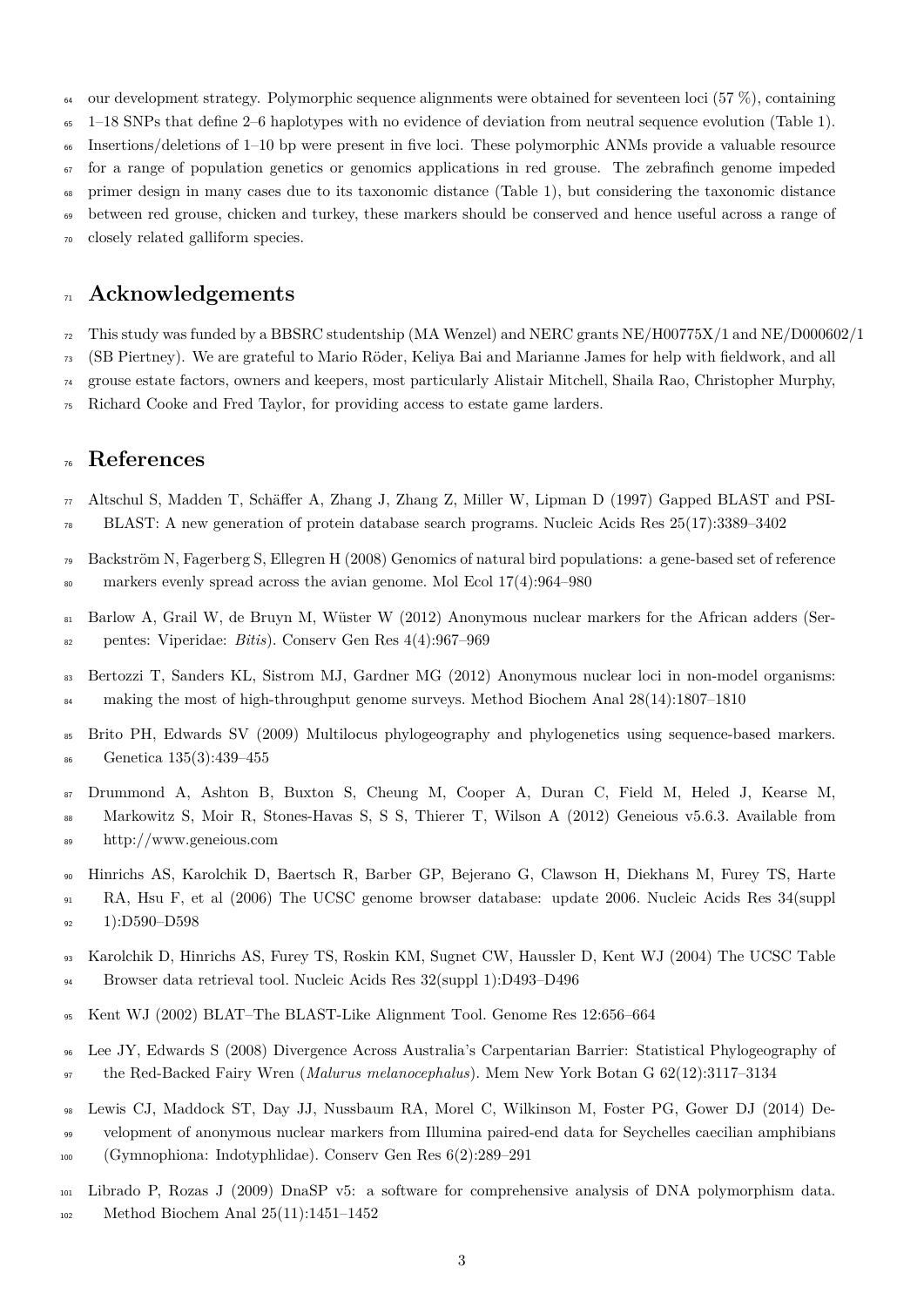Table 1: Characterisation of 17 anonymous non-coding sequence markers (ANMs) for red grouse. Primer GC content, melting temperature T Table 1: Characterisation of 17 anonymous non-coding sequence markers (ANMs) for red grouse. Primer GC content, melting temperature  $T_m$  and annealing temperature  $_{\rm m}$  and annealing temperature  $T_a$  ( $^{TD}$ =TouchDown) are presented alongside genomic locations in three bird genomes and sequence diversity statistics derived from three red grouse individuals (segregating sites S, nucleotide diversity π, haplotypes H, haplotype diversity  $H_d$ , Tajima's  $T_a$  (<sup>TD</sup>=TouchDown) are presented alongside genomic locations in three bird genomes and sequence diversity statistics derived from three red grouse individuals (seeregating sites S, nucleotide diversity T, haplotones H,

| lnn9, 29, 19                                                                                                                                                                                                                                                                                                                                                                                                                                                                                                                   |                                                                                                                   |                 |                           |                                |                           |                                                                     |                         |                        |                       |       |                       |                           |          |                |
|--------------------------------------------------------------------------------------------------------------------------------------------------------------------------------------------------------------------------------------------------------------------------------------------------------------------------------------------------------------------------------------------------------------------------------------------------------------------------------------------------------------------------------|-------------------------------------------------------------------------------------------------------------------|-----------------|---------------------------|--------------------------------|---------------------------|---------------------------------------------------------------------|-------------------------|------------------------|-----------------------|-------|-----------------------|---------------------------|----------|----------------|
|                                                                                                                                                                                                                                                                                                                                                                                                                                                                                                                                |                                                                                                                   |                 |                           |                                | $\ddot{n}$                | silico amplification (genomic location and predicted amplicon size) |                         | in vitro amplification |                       |       |                       |                           |          |                |
| Primer name                                                                                                                                                                                                                                                                                                                                                                                                                                                                                                                    | $\rightarrow$ 3')<br>Primer sequence (5'                                                                          | GO              | $\mathbf{T}_{\mathbf{m}}$ | $\rm T_a$ (°C)                 | Chicken                   | Turkey                                                              | Zebrafinch              | Size                   | W                     | ĸ     | Ξ                     | $\mathbf{P}_{\mathrm{H}}$ | $\Box$   | <b>GENBANK</b> |
|                                                                                                                                                                                                                                                                                                                                                                                                                                                                                                                                |                                                                                                                   | $(\%)$          | $(°^{\circ})$             |                                |                           |                                                                     |                         |                        |                       |       |                       |                           |          | accession      |
| $Lls\_ANM_6\_1F$                                                                                                                                                                                                                                                                                                                                                                                                                                                                                                               | ACCCTTGTGAGCTGAGAGCTT                                                                                             | 52              | 59.7                      | $_{\rm 60-50}^{\rm \, TDD}$    | $chr6:5360100+5360504$    | chr8:2879375+2879779                                                |                         | 406                    | G                     | 0.011 | 4                     | 0.800                     | 0.793    | KM379116       |
| $Lls\_ANM_6\_1R$                                                                                                                                                                                                                                                                                                                                                                                                                                                                                                               | TCACACCTATGGGAAACAAACAC                                                                                           | $\frac{1}{4}$   | 56.7                      |                                | $405$ bp                  | $405$ bp                                                            |                         |                        |                       |       |                       |                           |          |                |
| $Lls\_ANM_S\_1F$                                                                                                                                                                                                                                                                                                                                                                                                                                                                                                               | TGCCAGGGTTATCTGAGTGC                                                                                              | 59              | 63.3                      | $^{68}$                        | chr8:9422697+9423060      | chr10:1058050-1058413                                               |                         | $_{\rm 287^{ab}}$      | S                     | 0.005 | 4                     | 0.867                     | 0.600    | KM379117       |
| $Lls\_ANN_8_1R$                                                                                                                                                                                                                                                                                                                                                                                                                                                                                                                | TGCCCTCTGAAGAAGCCATTGA                                                                                            | 47              | 59.8                      |                                | 364 bp                    | 364 bp                                                              |                         |                        |                       |       |                       |                           |          |                |
| $Lls\_ANM\_8\_2F$                                                                                                                                                                                                                                                                                                                                                                                                                                                                                                              | TCTGTCACTGTTCTCACATTTT                                                                                            | 36              | 52.1                      | $_{\rm 60-50}^{\rm \, TD}$     | chr8:9424802+9425186      | chr10:1055959-1056338                                               |                         | $\rm 388^b$            | $\alpha$              | 0.002 | $\alpha$              | 0.333                     | $-1.132$ | KM379118       |
| $Lls\_ANN_8_2R$                                                                                                                                                                                                                                                                                                                                                                                                                                                                                                                | CACTCAATTTGATTTCTCAGTAACC                                                                                         | 34              | 52.5                      |                                | 385 bp                    | 380 bp                                                              |                         |                        |                       |       |                       |                           |          |                |
| $Lls\_ANN_9\_1F$                                                                                                                                                                                                                                                                                                                                                                                                                                                                                                               | AGTCTGAGACATTTCCCCATCC                                                                                            | 47              | 57.6                      | $65\,$                         | r9:20994525+20994916<br>뮝 | chr11:21699903+21700290                                             |                         | $_{\rm 390}^{\rm b}$   | <b>10</b>             | 0.007 | 4                     | 0.867                     | 0.708    | KM379119       |
| $Lls\_ANN_9\_1R$                                                                                                                                                                                                                                                                                                                                                                                                                                                                                                               | AGAACTCATTCCTTTGCAGC                                                                                              | 45              | 56.8                      |                                | 392 bp                    | 388 bp                                                              |                         |                        |                       |       |                       |                           |          |                |
| $Lls\_ANM\_9\_2F$                                                                                                                                                                                                                                                                                                                                                                                                                                                                                                              | TGAAATGTACTTCCTAACACATGC                                                                                          | 57              | 53.4                      | $_{\rm 60-50}^{\rm \, TDD}$    | chr9:20992310+20992689    | chr11:21697593+21697976                                             |                         | 385                    | S                     | 0.004 | 4                     | 0.867                     | 1.386    | KM379120       |
| $Lls\_ANM_9_2R$                                                                                                                                                                                                                                                                                                                                                                                                                                                                                                                | TGTTTTTCTTTTCTGATTTATGGA                                                                                          | 26              | 50.8                      |                                | 380 bp                    | 384 bp                                                              |                         |                        |                       |       |                       |                           |          |                |
| $Lls\_ANM_9\_3F$                                                                                                                                                                                                                                                                                                                                                                                                                                                                                                               | CTCCAGGATACTCAAGCACA                                                                                              | 52              | 57.5                      | $65$                           | chr9:20999542+20999958    | chr11:21704861+21705255                                             |                         | 407                    | $\mathbf{\Omega}$     | 0.002 | s                     | 0.733                     | $-0.050$ | KM379121       |
| $Lls\_ANM_9_3R$                                                                                                                                                                                                                                                                                                                                                                                                                                                                                                                | TCCTTGCAGTTTTAGACTTGGA                                                                                            | 39              | 54.6                      |                                | 417 bp                    | 395 bp                                                              |                         |                        |                       |       |                       |                           |          |                |
| $Lls\_ANN\_10\_1F$                                                                                                                                                                                                                                                                                                                                                                                                                                                                                                             | CACTCAGCCCTCTGTAAGTGC                                                                                             | 56              | 61.4                      | $_{65-55}\mathrm{TD}$          | chr10:15610965-15611270   | chr12:16100168-16100473                                             | chr10:16580442-16580734 | 305                    | $\overline{a}$        | 0.001 | $\boldsymbol{\alpha}$ | 0.333                     | $-0.933$ | KM379122       |
| $Lls\_ANN\_10\_1R$                                                                                                                                                                                                                                                                                                                                                                                                                                                                                                             | TGAGTTGTTAGACCACACGCGA                                                                                            | $\frac{6}{5}$   | 59.6                      |                                | 306 bp                    | 306 bp                                                              | $292\,\,\mathrm{bp}$    |                        |                       |       |                       |                           |          |                |
| $Lls\_ANM\_10\_2F$                                                                                                                                                                                                                                                                                                                                                                                                                                                                                                             | ACTCGCGTGTGGTCTAACAACTC                                                                                           | 52              | 60.4                      | $_{65-55}\mathrm{TD}$          | chr10:15610580-15610988   | chr12:16099786-16100191                                             | chr10:16580040-16580466 | 393                    | $\boldsymbol{\alpha}$ | 0.002 | S                     | 0.733                     | 0.311    | KM379123       |
| $Lls\_ANM\_10\_2R$                                                                                                                                                                                                                                                                                                                                                                                                                                                                                                             | ACTGCATGGTGGGAATGCCA                                                                                              | 75              | 63.7                      |                                | 409 bp                    | 406 bp                                                              | $426\,{\rm ~bp}$        |                        |                       |       |                       |                           |          |                |
| $Lls\_ANN\_10\_3F$                                                                                                                                                                                                                                                                                                                                                                                                                                                                                                             | TTGCTGCCTGCACTGCTTA                                                                                               | 10              | 61.3                      | $_{65-55}\mathrm{TD}$          | chr10:15611228+15611646   | chr12:16100431+16100850                                             |                         | $_{\rm 278}^{\rm ab}$  | 18                    | 0.034 | $\circ$               | 1.000                     | 0.723    | KM379124       |
| ${\rm Li}\,{\rm s}\_{\rm ANM\_10\_3R}$                                                                                                                                                                                                                                                                                                                                                                                                                                                                                         | AGCCACACCTCCCCATTCA                                                                                               | $^{60}$         | 63.1                      |                                | 419 bp                    | 420 bp                                                              |                         |                        |                       |       |                       |                           |          |                |
| ${\rm Li}\,{\rm s\_AM}\,{\rm M}\, {\rm -11}\, {\rm -1F}$                                                                                                                                                                                                                                                                                                                                                                                                                                                                       | AGTTGACATCAAAGTGGAGACA                                                                                            | $\overline{40}$ | 54.3                      | $_{65-55}\mathrm{T}\mathrm{D}$ | chr11:5087733+5088037     | chr13:5398213+5398522                                               | chr11:9467370+9467669   | 304                    | 4                     | 0.004 | $\mathfrak{a}$        | 0.333                     | $-1.295$ | KM379125       |
| $\rm L1s\_ANN\_11\_1R$                                                                                                                                                                                                                                                                                                                                                                                                                                                                                                         | GTGTCTGGTTCACATCTGGC                                                                                              | 52              | 57.5                      |                                | $305$ bp                  | 310 bp                                                              | 299 bp                  |                        |                       |       |                       |                           |          |                |
| ${\rm Li}\,{\rm s}\_{\rm ANM}\,$ 13 $\_{\rm 1F}$                                                                                                                                                                                                                                                                                                                                                                                                                                                                               | GGACATTTAGCAACAAGGTCACA                                                                                           | $43$            | $56.1$                    | $_{65-55}\mathrm{T}\mathrm{D}$ | chr13:5734379+5734751     | chr15:5954643+5955002                                               |                         | 373                    | $\infty$              | 0.004 | s                     | 0.800                     | 1.124    | KM379126       |
| $Lls\_ANM\_13\_1R$                                                                                                                                                                                                                                                                                                                                                                                                                                                                                                             | GGATGATTAGGCTGTGTAAAACCC                                                                                          | 45              | 56.6                      |                                | 373 bp                    | 360 bp                                                              |                         |                        |                       |       |                       |                           |          |                |
| $Lls\_ANM\_13\_3F$                                                                                                                                                                                                                                                                                                                                                                                                                                                                                                             | TGTGGATGTATACTACCTGGCA                                                                                            | 45              | 55.8                      | $_{\rm 60-50}^{\rm \, TD}$     | chr13:5741550+5741896     | chr15:5961829+5962181                                               |                         | $_{\rm 244^{ab}}$      | S                     | 0.006 | S                     | 0.733                     | 0.338    | KM379127       |
| $Lls\_ANM\_13\_3R$                                                                                                                                                                                                                                                                                                                                                                                                                                                                                                             | GCTGATACCTTTATAAACTTTGGTGT                                                                                        | 34              | 53.3                      |                                | 347 bp                    | 353 bp                                                              |                         |                        |                       |       |                       |                           |          |                |
| ${\rm L} \, {\rm l} \, {\rm s} \, {\underline{\hspace{-.03in}{\rm M}}} \, {\underline{\hspace{-.03in} \rm M}} \, {\underline{\hspace{-.03in}{\rm M}}} \, {\underline{\hspace{-.03in}{\rm M}}} \, {\underline{\hspace{-.03in}{\rm N}}} \, {\underline{\hspace{-.03in}{\rm N}}} \, {\underline{\hspace{-.03in}{\rm N}}} \, {\underline{\hspace{-.03in}{\rm N}}} \, {\underline{\hspace{-.03in}{\rm N}}} \, {\underline{\hspace{-.03in}{\rm N}}} \, {\underline{\hspace{-.03in}{\rm N}}} \, {\underline{\hspace{-.03in}{\rm N}}}$ | TGGAAGCCATGAGGAAGGGA                                                                                              | 75              | 62.2                      | 67                             | chr18:8776322+8776692     | chr20:6558242-6558622                                               |                         | 379                    | $\mathcal{A}$         | 0.009 | 4                     | 0.867                     | 0.508    | KM379128       |
| ${\rm Li}\,{\rm s}\_{\rm ANM}\_{\rm 18\_1R}$                                                                                                                                                                                                                                                                                                                                                                                                                                                                                   | AGGAAGGAAGAATGCAAGGCA                                                                                             | 47              | 57.8                      |                                | 371 bp                    | 381 bp                                                              |                         |                        |                       |       |                       |                           |          |                |
| $Lls\_ANN\_18\_2F$                                                                                                                                                                                                                                                                                                                                                                                                                                                                                                             | TCAGCCAATATTGCTTCAAAGG                                                                                            | 40              | 54                        | $_{\rm 60-50}^{\rm \, TD}$     | chr18:8779401+8779815     | chr20:6555203-6555600                                               |                         | $322^{\rm a}$          | N                     | 0.008 | 4                     | 0.867                     | $-0.631$ | KM379129       |
| $Lls\_ANN_18_2R$                                                                                                                                                                                                                                                                                                                                                                                                                                                                                                               | TCCAATGAAATGAAGCTGTATGC                                                                                           | 39              | 53.9                      |                                | 415 bp                    | 398 bp                                                              |                         |                        |                       |       |                       |                           |          |                |
| $Lls\_ANN_20_2F$                                                                                                                                                                                                                                                                                                                                                                                                                                                                                                               | ATTOCTOGCTGGTTGCTGC                                                                                               | $_{60}$         | 62.6                      | $_{68}$                        | chr20:4665027+4665427     | chr22:4275127+4275522                                               |                         | 403                    | $\circ$               | 0.008 | S                     | 0.600                     | $-0.818$ | KM379130       |
| $Lls\_ANN_20_2R$                                                                                                                                                                                                                                                                                                                                                                                                                                                                                                               | CTGCACTTGTGGCAGACC                                                                                                | 65              | 63.5                      |                                | 401 bp                    | 396 bp                                                              |                         |                        |                       |       |                       |                           |          |                |
| $Lls\_ANN\_22\_2F$                                                                                                                                                                                                                                                                                                                                                                                                                                                                                                             | GCGATGCTACACCCTCCAAG                                                                                              | $_{\rm 60}$     | 59.9                      | $_{60-50}\mathrm{TD}$          | chr22:3864116+3864470     | chr24:3873443+3873798                                               |                         | 357                    | $\alpha$              | 0.002 | $\alpha$              | 0.333                     | $-1.132$ | KM379131       |
| $Lls\_ANN_222\_2R$                                                                                                                                                                                                                                                                                                                                                                                                                                                                                                             | ACAAAATGCTACTGACAAATCTGA                                                                                          | 33              | 52.6                      |                                | 355 bp                    | 356 bp                                                              |                         |                        |                       |       |                       |                           |          |                |
| $Lls\_ANM\_22\_3F$                                                                                                                                                                                                                                                                                                                                                                                                                                                                                                             | GCTTTCCCTCCTCTATTCCTTC                                                                                            | 47              | 56                        | 66                             | chr22:3862528+3862926     | chr24:3871853+3872244                                               |                         | 397                    | $^{\circ}$            | 0.008 | S                     | 0.733                     | 1.392    | KM379132       |
| $Lls\_ANM\_22\_3R$                                                                                                                                                                                                                                                                                                                                                                                                                                                                                                             | AGAATCCCAAAGCCTTTCCCT                                                                                             | $47\,$          | 57.4                      |                                | 399 bp                    | $392$ bp                                                            |                         |                        |                       |       |                       |                           |          |                |
|                                                                                                                                                                                                                                                                                                                                                                                                                                                                                                                                | $^{\rm a}$ : partial alignment due to unresolvable electropherogram peaks (multiple heterozygote INDEL mutations) |                 |                           |                                |                           |                                                                     |                         |                        |                       |       |                       |                           |          |                |

 ${\bf b}$  : alignment contains INDEL mutations b: alignment contains INDEL mutations